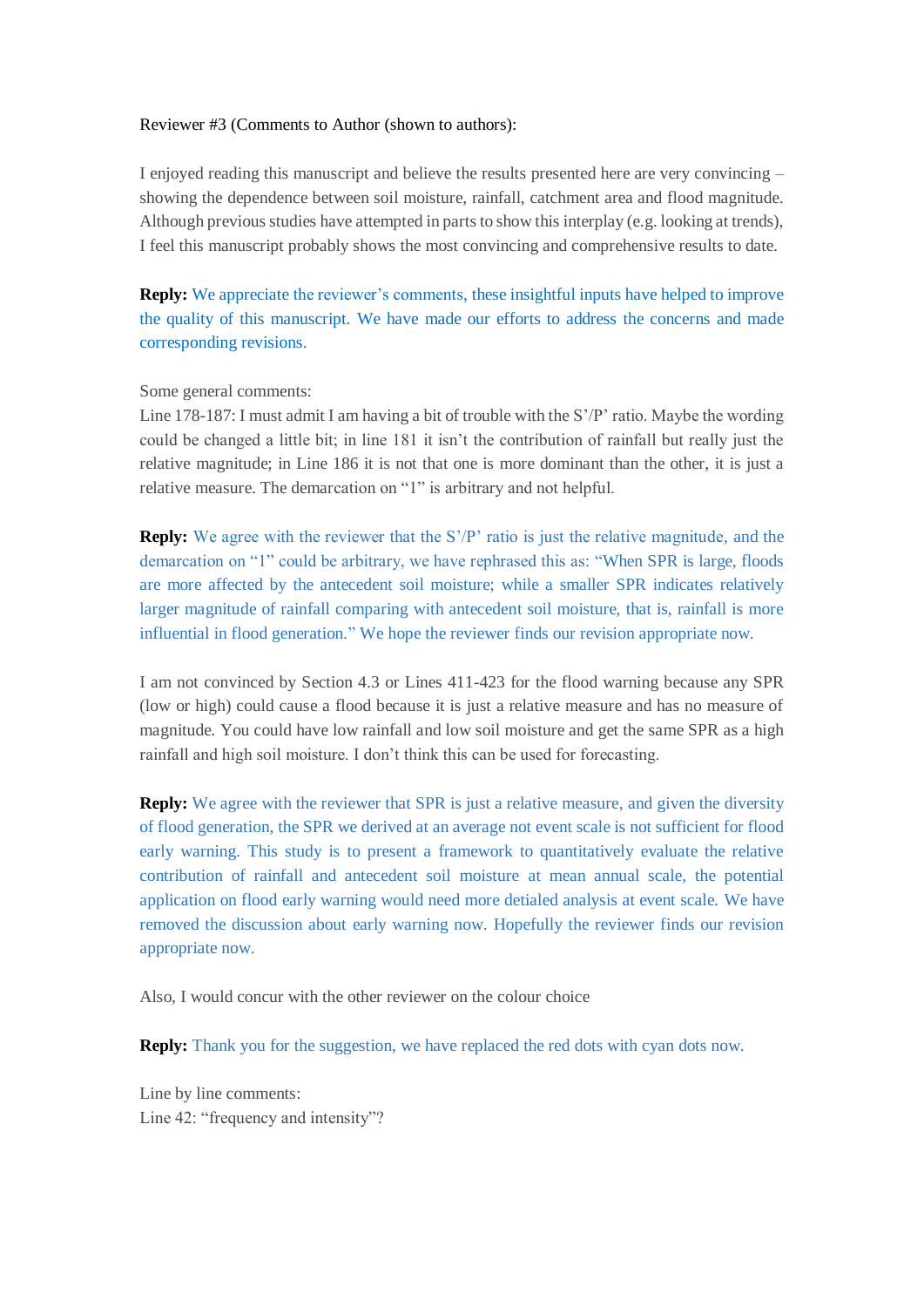**Reply:** Yes, extreme rainfall events are becoming more frequent and intense. We have included "intensity" in the sentence. Thank you!

Line 43: And hence understanding the drivers of change becomes more and more important Villarini, G., Wasko, C., 2021. Humans, climate and streamflow. Nat. Clim. Chang. 11, 725– 726. https://doi.org/10.1038/s41558-021-01137-z

**Reply:** We have included this citation in the manuscript: "which requires better understanding of the underlying mechanism of flood generation as well as the drivers of change (Villarini  $\&$ Wasko 2021)." Thank you so much for your input.

Line 61: remove "except Yang et al 2019" because in the next paragraph you demonstrate there are more studies than just this one.

**Reply:** Thank you for pointing this out. We have rephrased this sentence as: "Such researches were just conducted in China recently, though still limited (Yang et al 2019; Yang et al 2020)."

Line 76: I think there is an opportunity here to state what has been performed in terms of understanding the balance between soil moisture and rainfall as flood drivers (e.g. dependence on magnitude, catchment size, region etc). I appreciate these papers are quite recent and may not have come to the authors attention when writing their manuscript. Examples include:

Brunner, M.I., Swain, D.L., Wood, R.R. et al. An extremeness threshold determines the regional response of floods to changes in rainfall extremes. Commun Earth Environ 2, 173 (2021). https://doi.org/10.1038/s43247-021-00248-x

Wasko, C., Nathan, R., Stein, L., O'Shea, D., 2021. Evidence of shorter more extreme rainfalls and increased flood variability under climate change. J. Hydrol. 603, 126994. https://doi.org/10.1016/j.jhydrol.2021.126994

Bennett, B., Leonard, M., Deng, Y., Westra, S., 2018. An empirical investigation into the effect of antecedent precipitation on flood volume. J. Hydrol. 567, 435–445. https://doi.org/10.1016/j.jhydrol.2018.10.025

Bertola, M., Viglione, A., Vorogushyn, S., Lun, D., Merz, B., Blöschl, G., 2021. Do small and large floods have the same drivers of change? A regional attribution analysis in Europe. Hydrol. Earth Syst. Sci. 25, 1347–1364.<https://doi.org/10.5194/hess-25-1347-2021>

**Reply:** Thank you very much for your recommendation. These studies about the threshold effect, the the elasticity of flow to antecedent precipitation relative to flood-producing precipitation are inspiring for our work. We have included these citation in the manuscript and rephrased this sentence to: "Recently, studies started to examines the relative importance of rainfall and antecedent soil moisture in flood generation (Brunner et al., 2021; Wasko et al., 2021; Bennett et al., 2018; Bertola et al., 2021). A quantitative evaluation of the relative contribution of rainfall and antecedent soil moisture and its change across watersheds is still limited and currently unavailable in China (Liu et al., 2021; Wu et al., 2015)." Hopefully the reviewer finds our revision satisfactory.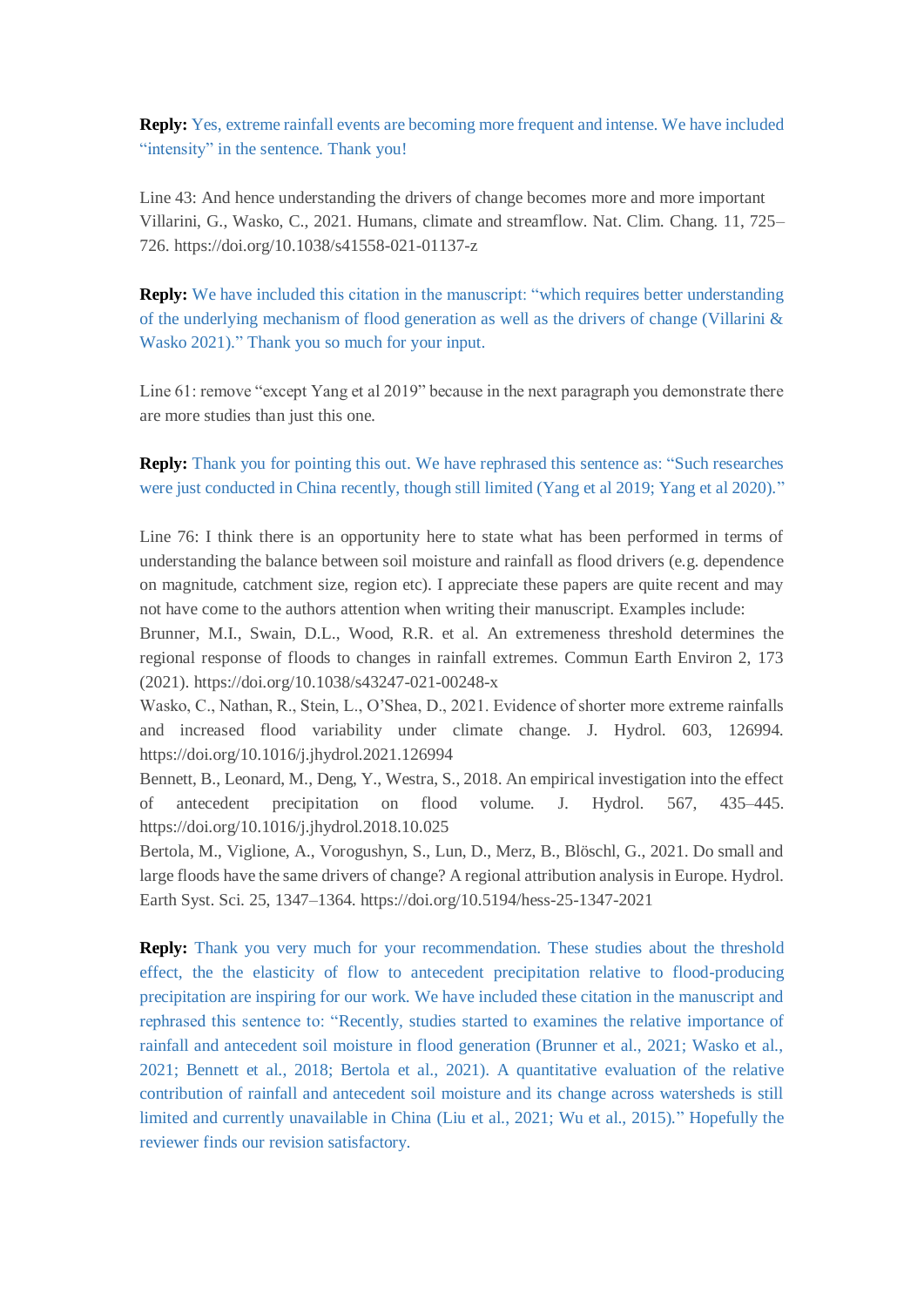Line 93: "The Yangtze River"

**Reply:** We have made the suggested change, thank you!

Line 106: The 's' is a typo.

**Reply:** Sorry about the typo, we have deleted it now, thank you.

Section 2: I am not sure Figure 1 was referenced anywhere? The caption says: "climate stations and hydrological", the legend "hydrological and precipitation stations" and the text in Section 2.2 "meteorological and streamflow". As a result, I am not actually sure what stations have what data.

**Reply:** Thank you for pointing this out. We have referred Figure 1 in Section 2.2, and changed it to "hydrological stations and meteorogical stations" in the manuscript, figure caption as well as on the figure. Sorry about the confusion.



Figure 3 caption: Rather than saying "the green ones" you could say "the green circles" or "the green dots"

**Reply:** We have changed "the green ones" to "the green dots", and "the red ones" to "the red dots" now. Thank you.

Line 231: "Dominant driver" – again, this is subjective and I would remove this sentence altogether.

**Reply:** We have deleted this sentence as the reviewer suggested, thank you.

Figure 4 y-axis: please label with normalized precipitation like you did in Figure 3.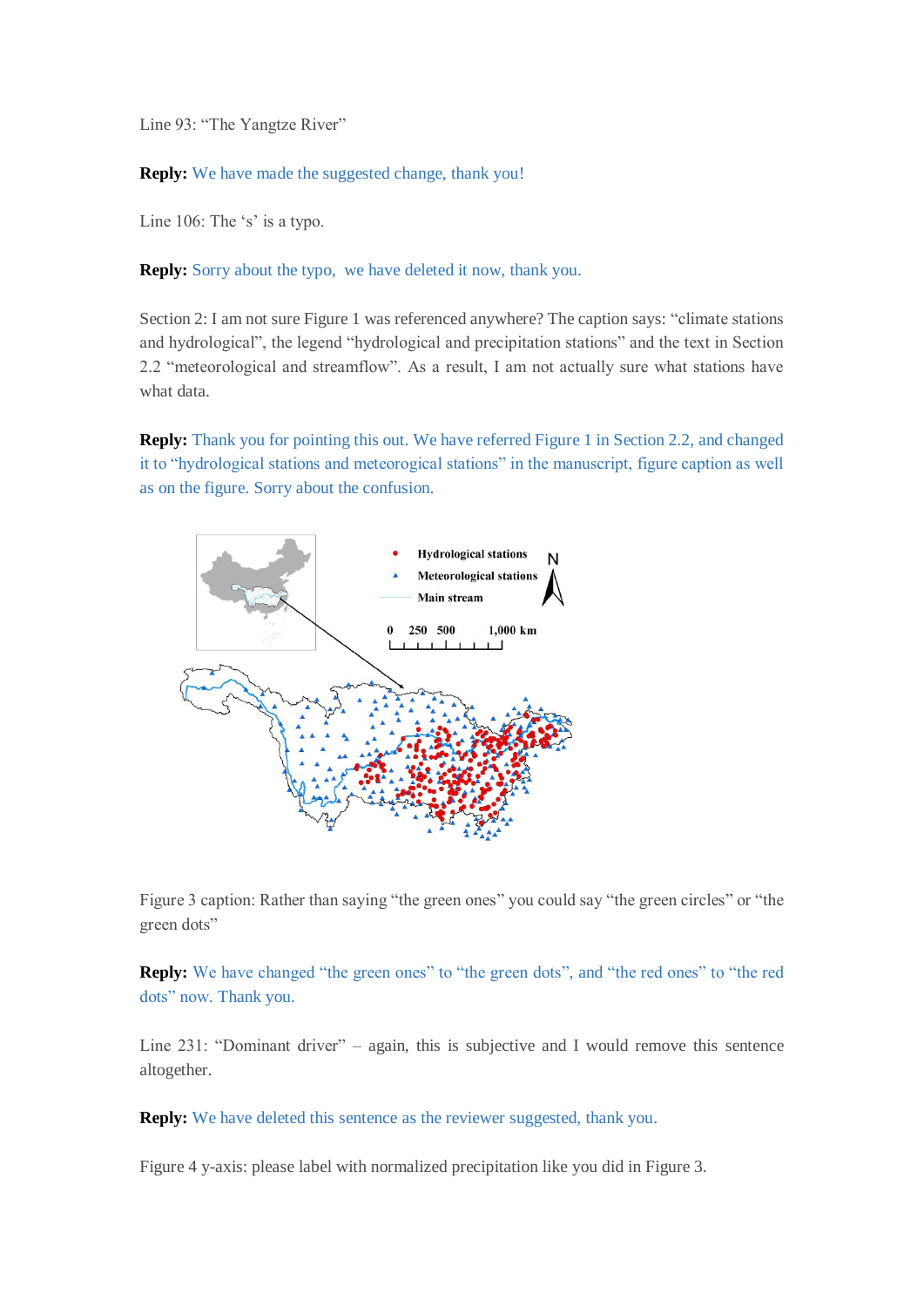**Reply:** Since we have replaced the normalized values with percentile values following reviewer #2's comment, we have changed the y-axis label to "Percentile of Precipitation" in Figure 4.



Figure 5: What are the slope units? The size of the dots needs a scale too. Figure 5 needs more explanation in the text to justify its place in the paper.

**Reply:** The unit of slope is (°). We have added it in Figure 5 and rescaled the size of dots to make it more distinct (following the comment of reviewer #2, we have also replaced the normalized soil moisture and rainfall with percentile values). We have also removed the dash lines as Reviewer #2 suggested. This figure is used for an illustration that we may divided the watersheds into three groups: the relative large and flat catchments on the bottom right that are more dominated by soil moisture, the relative small and steep catchments on the upper left that are more rainfall dependent, and the rest of the catchments having floods with heavy rainfall on near saturated soil. This could then lead to the derivation of TWI in Figure 6. We have included this discussion of Figure 5 and focused more on the declining trend between the percential of rainfall and percentile of antecedent soil moisture in the manuscript now. We hope the reviewer finds our revision and explanation sufficient now.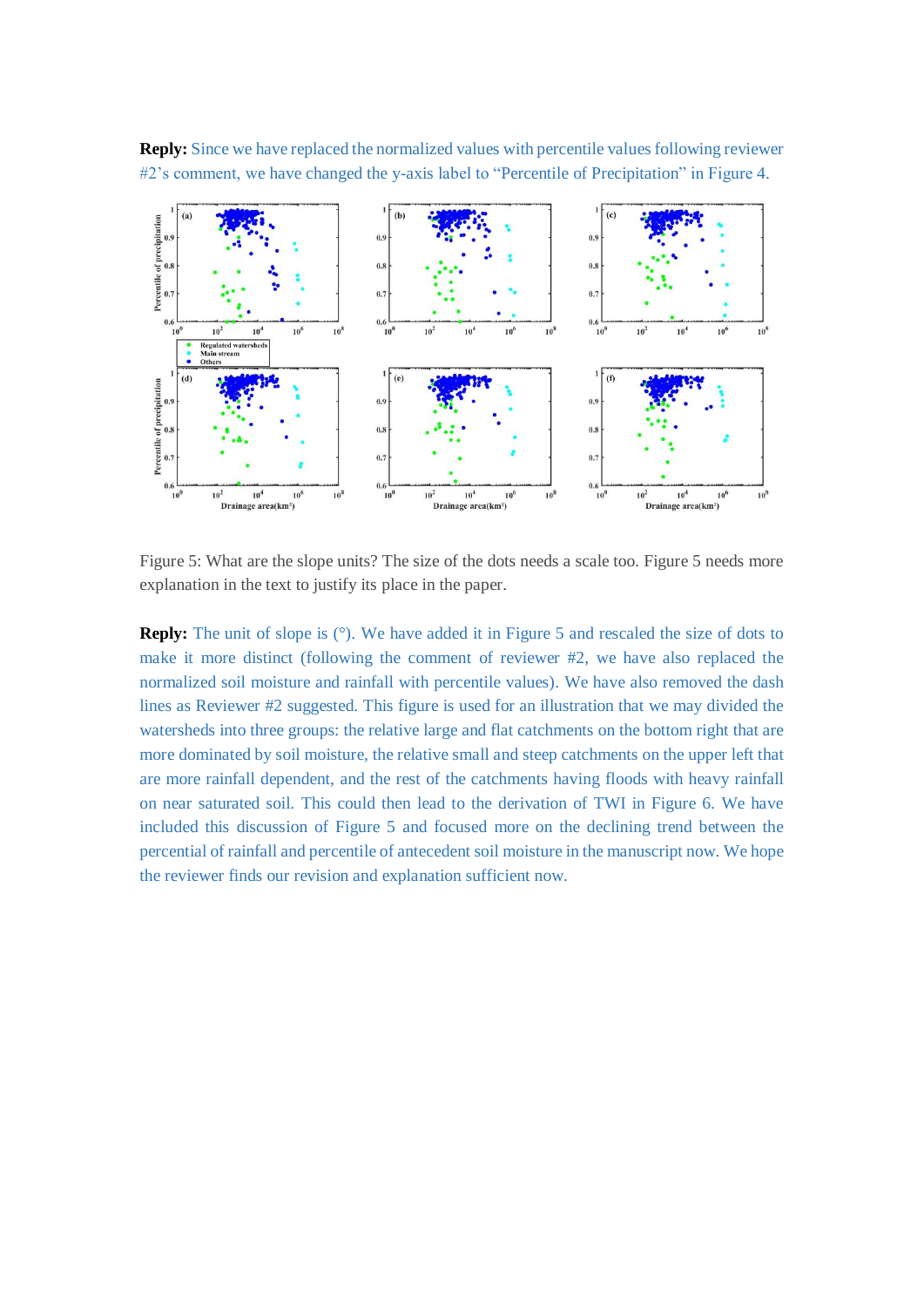

Line 275: Remove "the influential factors of"

**Reply:** We have removed "the influential factors of" as the reviewer suggested, thank you.

Figure 6: Units of drainage area?

**Reply:** The unit of drainage area is (km<sup>2</sup>), we have added it in Figure 6 now. We have also replaced the SPR calculated from normalized values with percentile values following reviewer #2's comments.



Line 286: What is the practical implication of the TWI? Is it just dominated by the area? Not sure about the value or physical interpretation of Figure 6c. Okay – this comes in the discussion – but I think more should be mentioned in the results to point to this.

**Reply:** TWI is the ratio betwene drainage area and topographic gradient, it is influenced by both factors. Its correlation with SPR is similar with Figure 6a, but less scatter. That is, the inclusion of topographic gradient could help improve the prediction of SPR. TWI represents the propensity of subsurface flow accumulation and frequency of saturated conditions, and thus can be used to predict relative surface wetness and hydrological responses (Meles et al 2020). It is widely used to quantify topographic impact on hydrological processes: i.e. spatial scle effects, hydrological flowpath, etc. It has also been used in land surface modelings for hydrological, biogeochemical as well as ecological processes (Sørensen et al 2006). Thus, the correlation between SPR and TWI is consistent with the physical representation of TWI, the relative surface wetness (TWI) could be used as indicator of the flood generation SPR. We have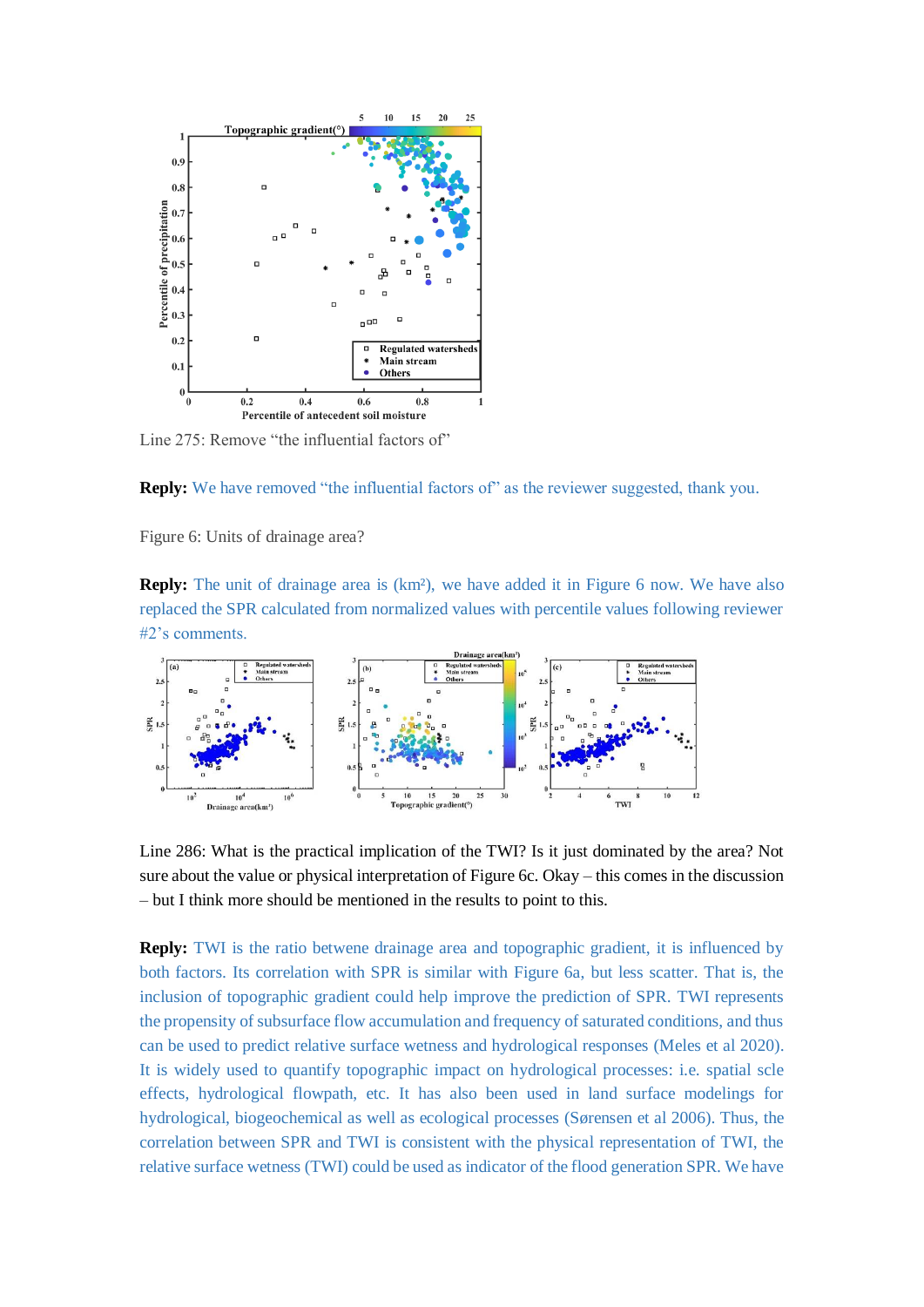added brief discription of TWI in Section 2.3 and this brief discussion in Section 3.4 as well. Hopefull the reviewer finds our addition sufficient now.

Sørensen, R., Zinko, U., and Seibert, J.: On the calculation of the topographic wetness index: evaluation of different methods based on field observations, Hydrology and Earth System Sciences, 10, 101–112, 2006.

Meles, M.B., Younger, S.E., Jackson, C.R., Du, E., Drover, D.: Wetness index based on landscape position and topography (WILT): Modifying TWI to reflect landscape position, Journal of Environmental Management 255, 109863, 2020.

Figure 7: Again, more discussion is needed in the text, the authors may consider a log scale for the y-axis.

**Reply:** We agree with the reviewer that more discussion is needed for Figure 7. Following the other reviewer's comment, we have toned down the discussion on the event scale application and focused more on the discussion of mean annual scale. We have added the following discussion about Figure 7 in the discussion section (Section 4.2):

"Meanwhile, the SPR also present a negative correlation with the magnitude of AMFs (Figure 7). That is, we could infer the average AMFs based on SPR for each watershed. Since the characteristic SPR could be estimated from TWI, we could derive qualitative estimation of the mean AMFs from topographic characteristics that are easy to measure. This would be helpful for flood control management in ungauged watersheds, especially the mountainous watersheds with small SPR and flush floods. Similar correlation was also found in the observations from our experimental watershed, a headwater of Yangtze River (Liu et al 2021). The ratio of observed antecedent soil moisture and event precipitation also presents similar decline trend with total discharge at event scale. However, the correlation between SPR and discharge at event scale is preliminary and more observation data with higher resolution are needed for validation. For this study, we present the framework of flood generation SPR that could be derived from topographic characteristics and used to provide information of mean AMFs."

We tried a log scale for the y-axis, as shown following, it feels like the linear scale suits better, we think it may be better to keep the linear scale for the y-axis.